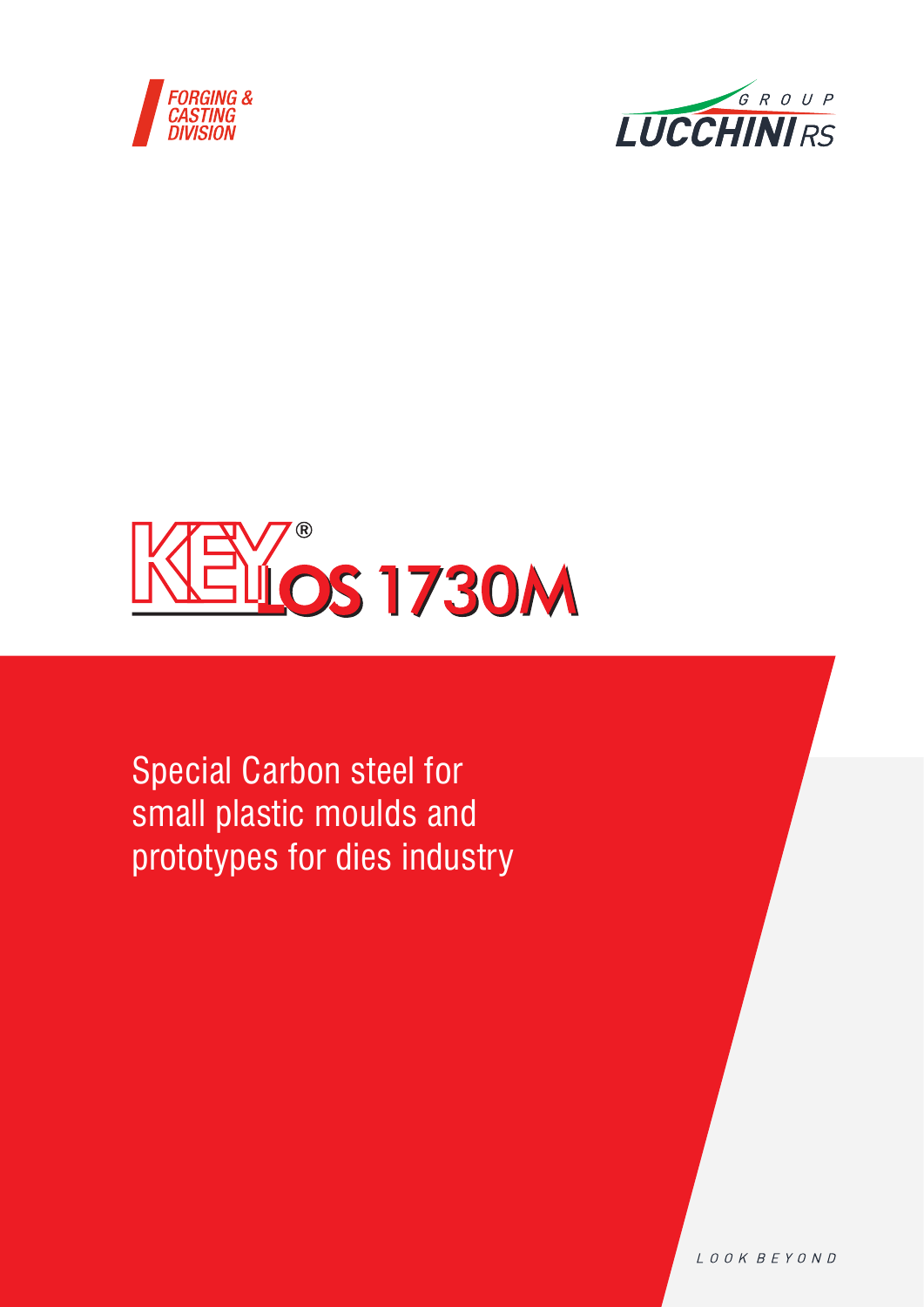





## General characteristics

KeyLos® 1730M is a special Carbon steel suited designed for the manufacture of small sized dies, bolsters or prototypes for dies industry.

KeyLos® 1730M represents a good balance of:

- mechanical characteristics;
- high machinability and polishability;
- high micro-purity.

KeyLos® 1730M has been designed for prototype tooling cost reduction; in fact, shorter mould making and cycling times can be obtained, thanks to its very good machinability and its high thermal conductivity.

This steel is obtained through a special 'super clean' manufacturing process, which allows a high level of microcleanness to be achieved.

KeyLos® 1730M is supplied in the normalised condition with surface hardness up to 210 HB.

High levels of machinability and microstructural homogeneity are obtained thanks to a Calcium treatment process on the liquid steel and a careful heat treatment process.

KeyLos® 1730M is the option for the production of small plastic moulds and prototypes for die industry in special Carbon steel with thickness up to 300 mm.

In summary, KeyLos<sup>®</sup> 1730M offers the following advantages:

- excellent machinability;
- excellent suitability for photo-engraving;
- excellent suitability for polishing;
- excellent suitability for nitriding, in order to increase the wear resistance in surface;
- good wear resistance, due to the special fine pearlitic structure, if we consider that the hardness values are only around 210 HB;
- optimised manufacturing cycle: from steel block to mould, with no need for intermediate treatments;
- quite good weldability, in case of extreme repairing.

KeyLos® 1730M is 100% ultrasonically inspected, according to the most demanding of NDT standards.

KeyLos® 1730M is also designed with the aim to guarantee the minimum use of virgin materials, moving toward the use of scrap categories difficult to be recycled, that can became food for the steel making production of KeyLos® 1730M grade.

## Chemical analysis

|                        | Range | $C[\%]$ | Si [%] | Mn $[%]$ |
|------------------------|-------|---------|--------|----------|
| $M*$ $M*$ $M*$ $M*$    | min   | 0,50    | 0,30   | 0,60     |
| Alloying [% in weight] | max   | 0,60    | ,00    | 1,00     |

Table for comparison of international classification

| W. Nr.      | $\approx$ 1.1740 |
|-------------|------------------|
| DIN         | $\approx$ C55W   |
| <b>AISI</b> | $\approx$ 1.050  |

Lucchini RS's tool steels have been researched and formulated in order to optimize the material performances.

The brand name identifies the Lucchini RS product and the number evokes the Werkstoff classification or other means of reflecting the characteristics of use.

The content of this brochure is intended for information only and cannot be considered as binding in connection with the supply of material. All information, except for the cases of law, are strictly confidential and can only be disclosed with permission of Lucchini RS S.p.A.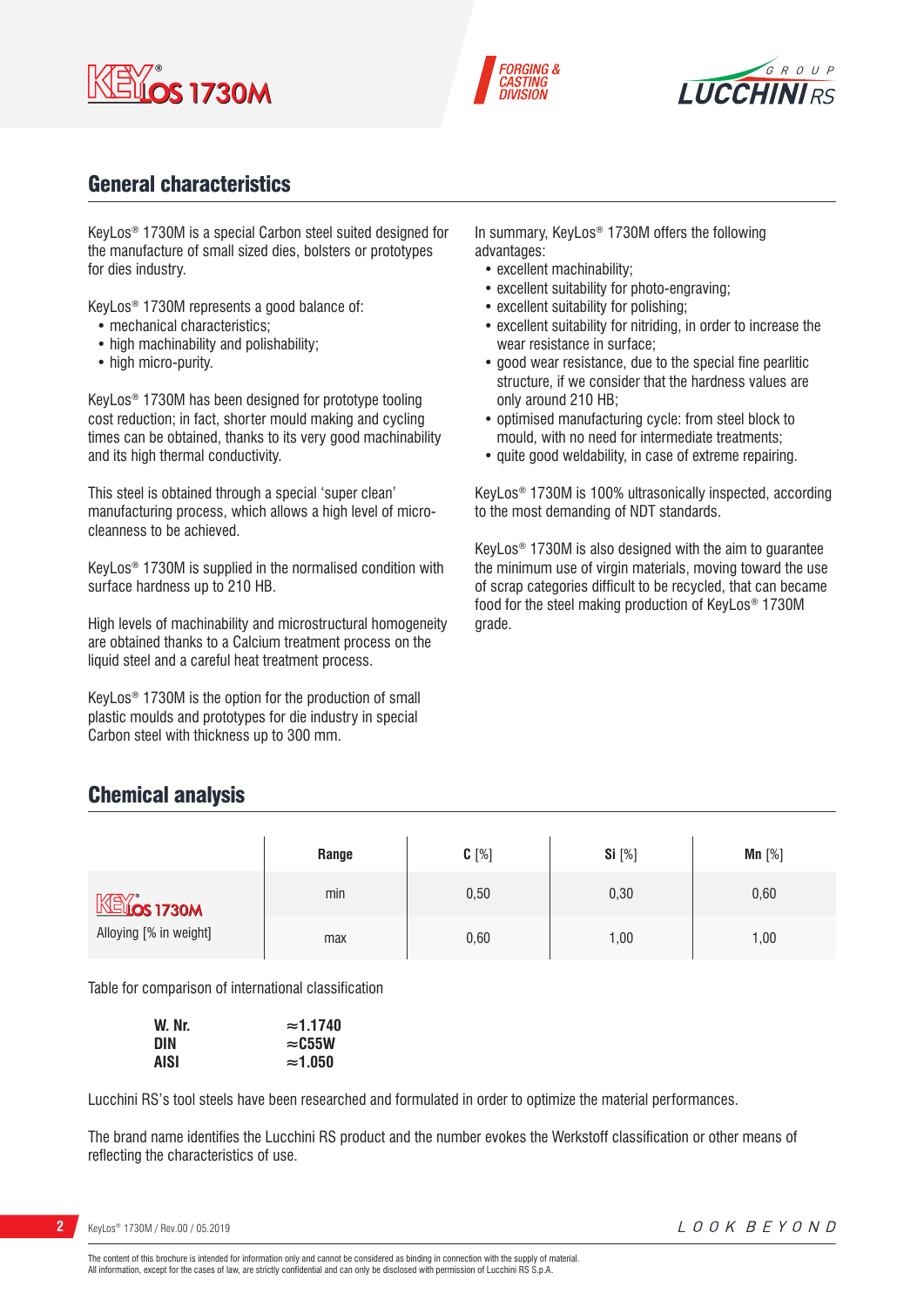





## Main applications

KeyLos® 1730M in the pre-hardened condition is suitable for the following applications:

Plastic moulding:

- small sized moulds for the automotive industry up to 300 mm;
- moulds for food industry products;
- moulds for rubber pressing;
- pressure moulds (SMC, BMC);
- bolsters for plastic moulds.

## Physical and mechanical properties

*Main physical properties*

| KEMOS 1730M                                         | $20^{\circ}$ C | $250^\circ C$ | $500\degree C$ |
|-----------------------------------------------------|----------------|---------------|----------------|
| Modulus of elasticity [GPa]<br>(1GPa=1000 MPa)      | 210            | 196           | 177            |
| Coefficient of thermal<br>expansion<br>$10 - 6/K$ ] |                | 12.6          | 14.4           |

#### *Main mechanical properties*

| <b>ELOS 1730M</b>                        | $20^{\circ}$ C |
|------------------------------------------|----------------|
| Ultimate Tensile strength<br>(UTS) [MPa] | 700            |
| <b>Yield stress</b><br>(YS) [MPa]        | 620            |

These values are average values obtained from the middle of the section of a 300 thick bar, subjected to LRS heat treatment.

## Heat treatments

KeyLos® 1730M is supplied in normalised condition. If it is necessary to obtain different hardness levels or if an other heat treatment cycle is necessary, the parameters in the following table are recommended.

The attached data are for information purposes only and must be varied dependent on the heat treatment facility and the thickness of the bar.

*Soft annealing*

| Suggested temperature | 700 °C                                                                    |  |  |  |  |
|-----------------------|---------------------------------------------------------------------------|--|--|--|--|
| Soaking time          | 60 min every 25 mm thickness                                              |  |  |  |  |
| Cooling               | Slow in the furnace at max 20 °C/h<br>to 600 °C, then at room temperature |  |  |  |  |

Soft annealing is useful to improve machinability.

**3** KeyLos® 1730M / Rev.00 / 05.2019

#### *Stress Relieving*

| Suggested temperature | 400 °C                                                                                      |
|-----------------------|---------------------------------------------------------------------------------------------|
| Soaking time          | 60 min every 25 mm thickness                                                                |
| Cooling               | Slow in the furnace at max 20 $\degree$ C/h<br>to 200 $\degree$ C, then at room temperature |

If the suggested temperature is lower than the tempering temperature, the stress relieving temperature will be 50° C lower than the tempering temperature previously applied.

Stress relieving is recommended where it is necessary to eliminate residual stresses induced by mechanical working or by a preceding heat treatment.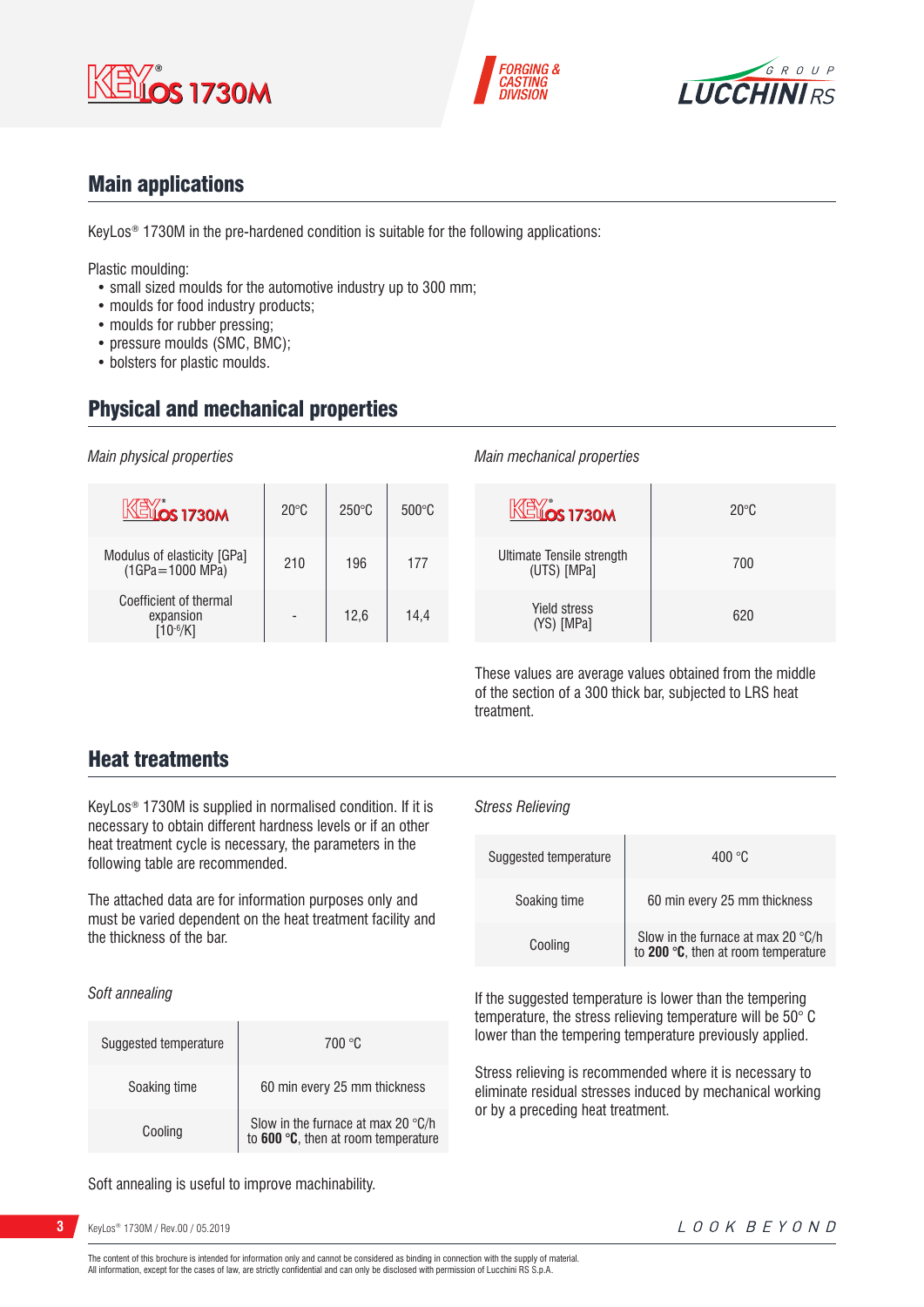

#### *Hardening*

| Suggested temperature | 830 °C                       |  |  |  |  |  |
|-----------------------|------------------------------|--|--|--|--|--|
| Soaking time          | 60 min every 25 mm thickness |  |  |  |  |  |
| Cooling               | Polymer or water quench      |  |  |  |  |  |

We suggest to carry out hardening on material supplied in the annealed condition and tempering immediately afterwards.

#### *Tempering*





Tempering curve of a sample which has been austenitised at 830 °C.

After tempering, we always suggest carrying out stress relieving.

In any case, other properties can be analyzed and studied deeper by Lucchini RS on specific Customer request: please consult Lucchini RS specialists of MET Department.

**FORGING &** 

*ASTING* 



#### *Induction hardening*

On this steel it is possible to carry out induction hardening.

We recommend cooling at room temperature and tempering after heat treatment.

#### *Nitriding*

KeyLos® 1730M is suitable for ionic and gas nitriding. This treatment is very useful for moulds or dies subjected to extremely stressful applications.

The increase of the surface hardness, following nitriding, lengthens the component life cycle. Modern nitriding processes allow the original dimensions of the component to be maintained.

We recommend heat treating the component in the finish machined condition.

We recommend the following manufacturing cycle, in order to obtain the best results:

- rough machining;
- stress relieving;
- finish machining;
- nitriding.

KeyLos® 1730M / Rev.00 / 05.2019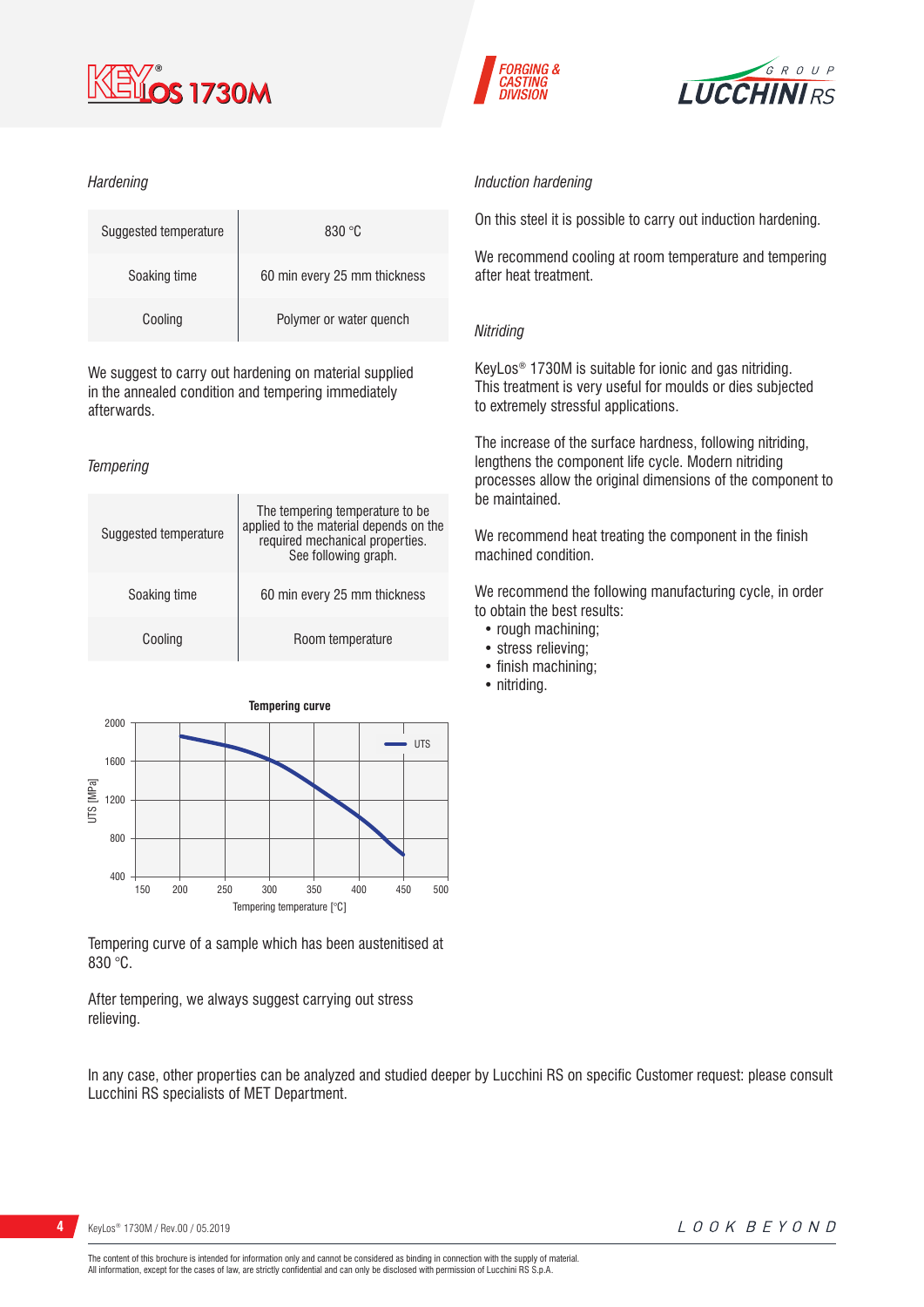





## CCT Curve



## Microstructure of KEYLOS® 1730M



The microstructure of KeyLos® 1730M as delivered by Lucchini RS, detected about 20 mm under surface, consists of a fine lamellar pearlite and ferrite.

LOOK BEYOND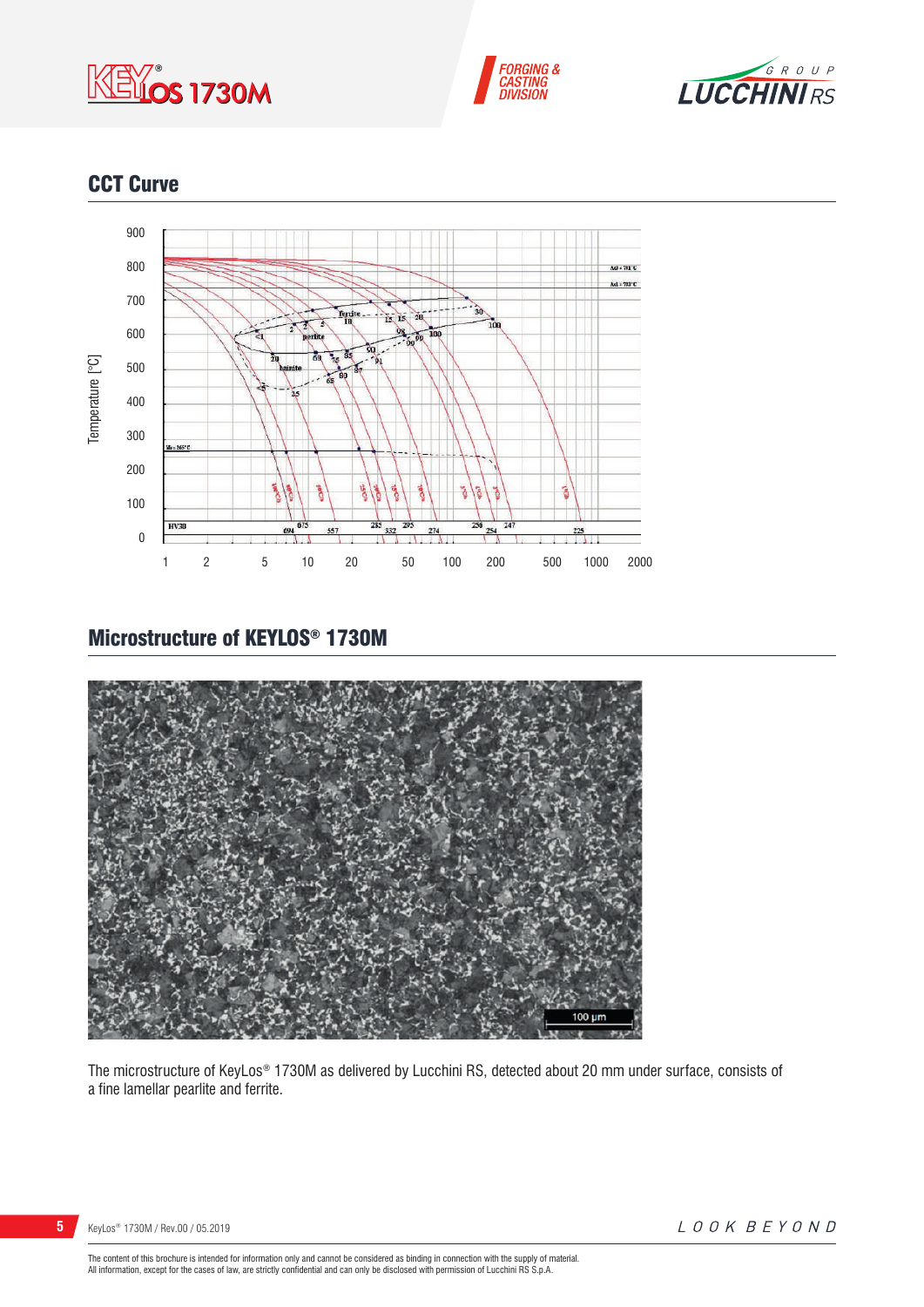





## Quick comparison guide among the different grades

The following table shows a quick comparison among the most important characteristics of the pre-hardened grades normally applied in plastic moulding.

| <b>Lucchini RS Mould steel Family for plastics Industry</b> |                                                                                       |                |                |                |                  |                         |                |                         |                |                  |                         |                |                         |                  |                |              |                |                         |                |
|-------------------------------------------------------------|---------------------------------------------------------------------------------------|----------------|----------------|----------------|------------------|-------------------------|----------------|-------------------------|----------------|------------------|-------------------------|----------------|-------------------------|------------------|----------------|--------------|----------------|-------------------------|----------------|
| Pre-hardened Not Corrosion Resistant Mould Steel Grades     |                                                                                       |                |                |                |                  |                         |                |                         |                |                  |                         |                |                         |                  |                |              |                |                         |                |
| <b>Special features</b><br>and delivered                    |                                                                                       | <b>KEYLOS</b>  |                |                |                  |                         |                |                         | <b>ESKYLOS</b> |                  |                         |                | <b>BEYLOS</b>           |                  |                |              |                |                         |                |
| conditions                                                  | 1730                                                                                  | 1730<br>M      | 7225           | <b>ON</b>      | 2312             | 2311                    | <b>UP</b>      | 2738<br><b>MSH</b>      | 2738           | <b>PLUS</b>      | 2738<br>MHH             | 2002           | 6959                    | 2002             | 6959           | 2340         | 2365<br>M      | 2711                    | 2714           |
| HB in surface<br>in Annealed<br>condition                   |                                                                                       |                |                | $\overline{1}$ | $\overline{1}$   | $\sqrt{2}$              | $\prime$       | $\sqrt{2}$              | $\sqrt{2}$     | $\sqrt{2}$       |                         |                | $\,<$<br>220            |                  | $\,<$<br>220   | $\,<$<br>220 | $\,<$<br>220   | $\,<$<br>250            | $\,<$<br>250   |
| HB in surface<br>Pre-hardened                               | $\leq$<br>200                                                                         | $\leq$<br>210  | 220<br>270     | 280<br>330     | 280<br>330       | 280<br>330              | 280<br>330     | 280<br>330              | 290<br>340     | 300<br>350       | 320<br>360              | 360<br>400     | 370<br>410              | 360<br>400       | 370<br>410     | 400<br>450   | 400<br>450     | 370<br>410              | 370<br>410     |
| <b>Maximum</b><br>thickness [mm]                            | 300                                                                                   | 300            | 500            | 500            | 600              | 600                     | 800            | 800                     | 1.000          | 800              | 1.200                   | 1.200          | 500                     | 500              | 500            | 500          | 500            | 500                     | 700            |
| Hardness and<br><b>Wear Resistance</b>                      | 1                                                                                     | 1              | 1              | $\mathbf{2}$   | $\overline{2}$   | $\overline{c}$          | $\overline{2}$ | 3                       | $\overline{2}$ | 3                | 3                       | 3              | 3                       | 3                | 3              | 4            | 4              | 3                       | 3              |
| Degree of<br>Through Hardening<br>in the section            | 1                                                                                     | 1              | 1              | 1              | $\boldsymbol{2}$ | $\overline{\mathbf{c}}$ | 3              | 3                       | 3              | $\bf{3}$         | 4                       | 4              | 4                       | 4                | 4              | 3            | 3              | 3                       | 3              |
| Toughness                                                   | 1                                                                                     | 1              | $\overline{2}$ | $\overline{2}$ | 1                | 3                       | 3              | 3                       | $\overline{2}$ | 3                | 3                       | 3              | 4                       | 3                | 4              | 3            | $\overline{2}$ | 4                       | 4              |
| Machinability<br>after Annealing                            | $\sqrt{2}$                                                                            | $\sqrt{2}$     | $\prime$       | $\sqrt{2}$     | $\sqrt{2}$       | /                       | $\prime$       | /                       | /              | $\sqrt{2}$       | $\sqrt{2}$              |                | 3                       | 1                | 3              | 3            | 3              | 3                       | 3              |
| Machinability<br>after Hardening                            | 3                                                                                     | 3              | $\overline{2}$ | $\mathbf{1}$   | 4                | $\overline{2}$          | $\overline{2}$ | 2                       | $\overline{2}$ | $\boldsymbol{2}$ | $\overline{2}$          | $\overline{2}$ | 1                       | $\overline{2}$   | 1              | 1            | 1              | 1                       | 1              |
| <b>Etch-Grainability</b>                                    | 1                                                                                     | 1              | 1              | $\overline{2}$ | $\mathbf{0}$     | 3                       | 3              | 3                       | 3              | 3                | 3                       | 3              | $\overline{\mathbf{c}}$ | 4                | 4              | 4            | 4              | $\overline{\mathbf{c}}$ | $\overline{2}$ |
| Polishability                                               | $\overline{2}$                                                                        | $\overline{2}$ | $\overline{2}$ | $\overline{2}$ | $\bf{0}$         | 3                       | 3              | 3                       | 3              | 3                | 3                       | 3              | $\overline{2}$          | 4                | 4              | 4            | 4              | 3                       | 3              |
| Repair<br>by Welding                                        | 1                                                                                     | 1              | 1              | $\bf{0}$       | $\bf{0}$         | 1                       | 1              | $\overline{\mathbf{c}}$ | 1              | $\overline{2}$   | $\overline{\mathbf{c}}$ | $\overline{2}$ | 1                       | $\boldsymbol{2}$ | 1              | 1            | 1              | 1                       | 1              |
| Thermal<br>Conductivity                                     | 3                                                                                     | 3              | $\overline{2}$ | $\overline{2}$ | $\overline{2}$   | $\overline{2}$          | $\overline{2}$ | 3                       | $\overline{2}$ | 3                | 3                       | 3              | $\overline{\mathbf{c}}$ | 3                | $\overline{2}$ | 1            | 1              | $\overline{2}$          | $\overline{2}$ |
| Corrosion<br>Resistance                                     | 0                                                                                     | $\bf{0}$       | 0              | 0              | $\pmb{0}$        | $\pmb{0}$               | $\bf{0}$       | 0                       | 0              | $\bf{0}$         | $\pmb{0}$               | 0              | $\bf{0}$                | 0                | $\bf{0}$       | $\bf{0}$     | 0              | 0                       | 0              |
|                                                             | <b>3 Very Good</b><br>2 Good<br><b>4 Excellent</b><br>1 Normal<br><b>0 Unsuitable</b> |                |                |                |                  |                         |                |                         |                |                  |                         |                |                         |                  |                |              |                |                         |                |

The information and the data presented here are typical or average values and are not a guarantee of maximum or minimum values.

Applications specifically suggested for materials described herein and in the quick comparison guide among the different grades are made solely for the purpose of illustration to enable the reader to make his own evaluation and are not intended as warranties, either express or implied, of fitness for these or other purposes.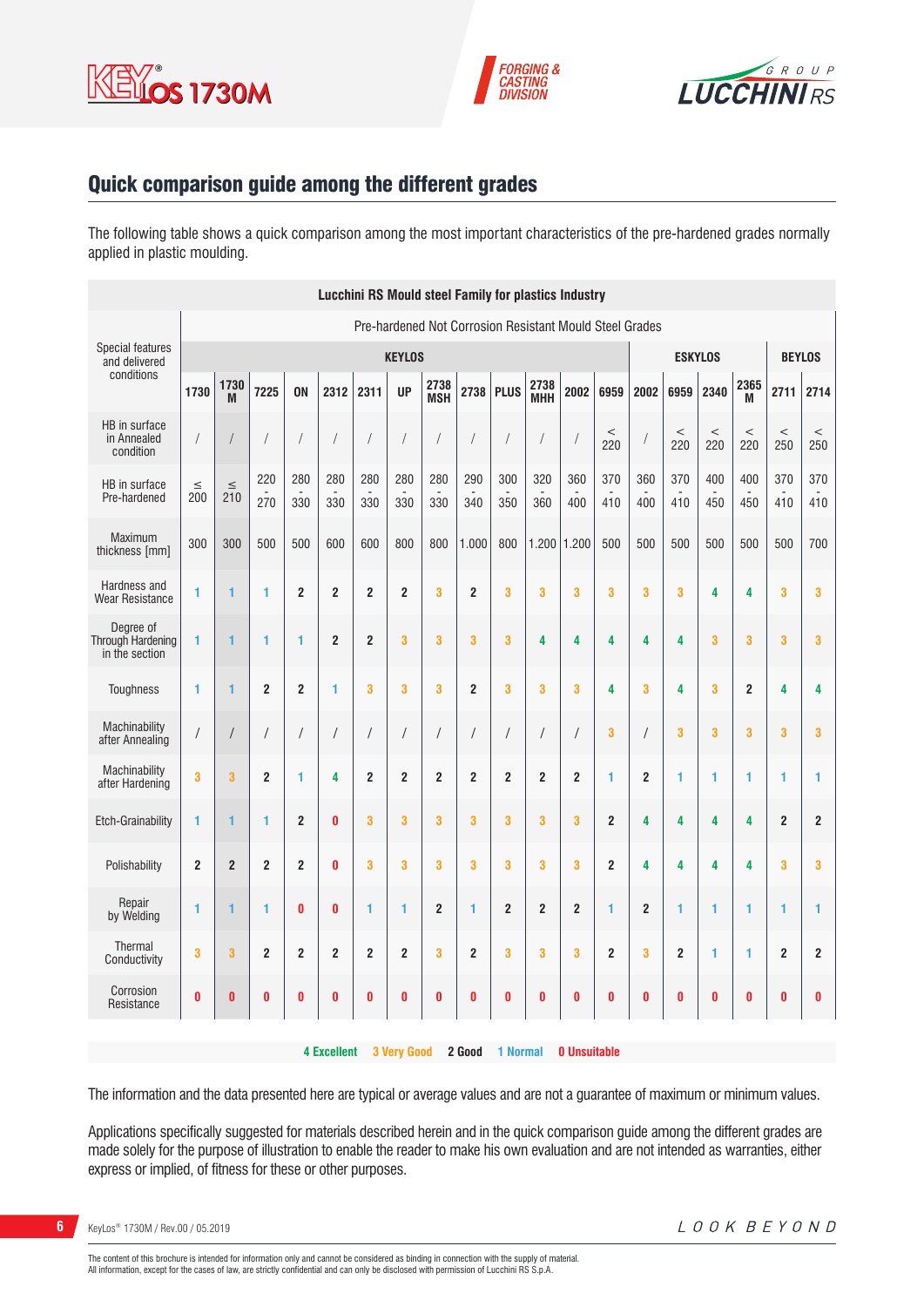





# Guidance for machining

The following parameters are indicative only and must be adapted to the particular application and to the machinery employed. *Turning*

|                                      | Rough machining | Finish machining |                                         |                |  |  |  |  |
|--------------------------------------|-----------------|------------------|-----------------------------------------|----------------|--|--|--|--|
| Type of insert                       | P20-P40 coated  | <b>HSS</b>       | P <sub>10</sub> -P <sub>20</sub> coated | Cermet         |  |  |  |  |
| V <sub>c</sub> cutting speed [m/min] | $150 \div 190$  | (*`              | $190 \div 230$                          | $260 \div 320$ |  |  |  |  |
| a, cutting depth [mm]                | b               | (*               |                                         | < 0.5          |  |  |  |  |

#### *Milling*

|                             | Rough machining    |                                         |            |  |  |  |  |  |  |
|-----------------------------|--------------------|-----------------------------------------|------------|--|--|--|--|--|--|
| Type of insert              | P25-P35 not coated | P <sub>25</sub> -P <sub>35</sub> coated | <b>HSS</b> |  |  |  |  |  |  |
| $V_c$ cutting speed [m/min] | $120 \div 140$     | $160 \div 180$                          | $(\star)$  |  |  |  |  |  |  |
| $fz$ feed [mm]              | $0,15 \div 0,3$    | $0,15 \div 0,3$                         | $(\star)$  |  |  |  |  |  |  |
| $ar$ cutting depth [mm]     | $2 \div 4$         | $2 \div 4$                              | $(\star)$  |  |  |  |  |  |  |

|                         | Pre-finishing                                      |                                         |            |  |  |  |  |  |  |
|-------------------------|----------------------------------------------------|-----------------------------------------|------------|--|--|--|--|--|--|
| Type of insert          | P <sub>10</sub> -P <sub>20</sub> not coated        | P <sub>10</sub> -P <sub>20</sub> coated | <b>HSS</b> |  |  |  |  |  |  |
| V cutting speed [m/min] | $140 \div 160$                                     | $180 \div 200$                          | (*)        |  |  |  |  |  |  |
| $f$ , feed [mm]         | $0,2 \div 0,3$                                     | $0,2 \div 0,3$                          | $(\star)$  |  |  |  |  |  |  |
| a, cutting depth [mm]   | </td <td>&lt; 2</td> <td><math>(\star)</math></td> | < 2                                     | $(\star)$  |  |  |  |  |  |  |

|                                      | Finishing                                   |                                         |                 |  |  |  |  |  |
|--------------------------------------|---------------------------------------------|-----------------------------------------|-----------------|--|--|--|--|--|
| Type of insert                       | P <sub>10</sub> -P <sub>20</sub> not coated | P <sub>10</sub> -P <sub>20</sub> coated | Cermet P15      |  |  |  |  |  |
| V <sub>c</sub> cutting speed [m/min] | $200 \div 240$                              | $250 \div 270$                          | $300 \div 340$  |  |  |  |  |  |
| $f$ , feed [mm]                      | $0,05 \div 0,2$                             | $0,05 \div 0,2$                         | $0,05 \div 0,2$ |  |  |  |  |  |
| a, cutting depth [mm]                | $0.5 \div 1$                                | $0.5 \div 1$                            | $0,3 \div 0,5$  |  |  |  |  |  |

*(\*) not advisable*

KeyLos® 1730M / Rev.00 / 05.2019

 $\overline{1}$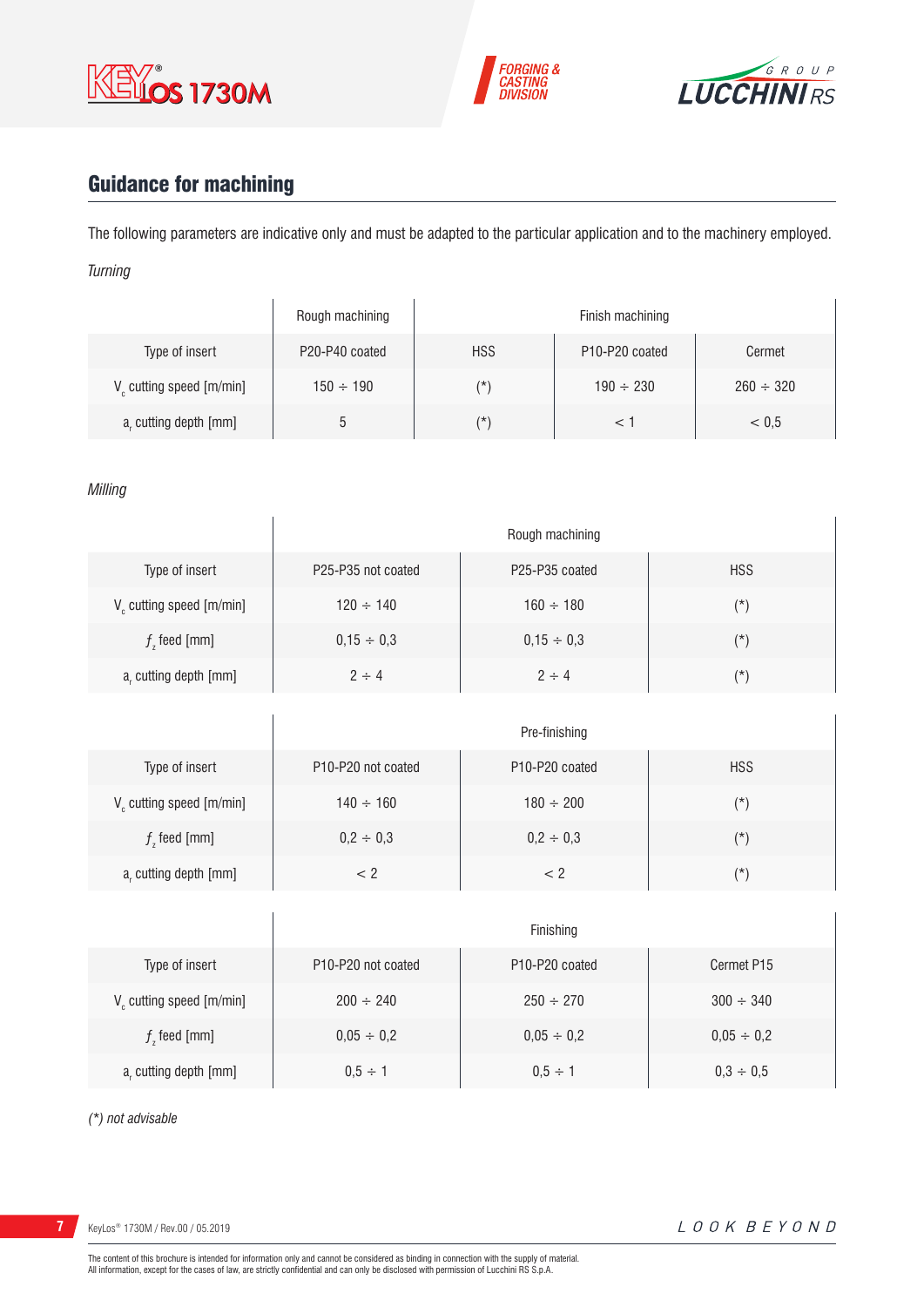





### *Drilling*

| Type of insert                       | tip with interchangeable inserts | <b>HSS</b> | brazed tip       |
|--------------------------------------|----------------------------------|------------|------------------|
| V <sub>c</sub> cutting speed [m/min] | $130 \div 160$                   | $(\star)$  | $90 \div 120$    |
| $fz$ feed per turn [mm/turn]         | $0.05 \div 0.15$                 | $(\star)$  | $0.15 \div 0.25$ |

#### *(\*) not advisable*

#### *General formulae*

| Type of machining             | Drilling                                                                                                          | Milling                                                                             |
|-------------------------------|-------------------------------------------------------------------------------------------------------------------|-------------------------------------------------------------------------------------|
| n: number of turns of mandrel | $V_r * 1000 / \pi * D_r$                                                                                          | $V_r * 1000 / \pi * D_r$                                                            |
| $V_f$ : feed speed [m/min]    | $V_{f} = f_{7}$ * n                                                                                               | $V_{f} = f_{i} * n * z_{n}$                                                         |
| $fz$ feed per turn [mm/turn]  | $\overline{\phantom{a}}$                                                                                          | $f_{n} = V_{f} / n$                                                                 |
| <b>Note</b>                   | D <sub>r</sub> : Milling cutter or tip diameter [mm]<br>V <sub>c</sub> : cutting speed [m/min]<br>$f$ ; feed [mm] | $f_{n}$ : feed per turn [mm/turn]<br>z <sub>n</sub> : No. of milling cutter inserts |

#### Approximate equivalent values between hardness and ultimate tensile strength.

| HB         | 530   | 520   | 512   | 495   | 480   | 471   | 458   | 445   | 430   | 415   | 405   | 390   | 375   |
|------------|-------|-------|-------|-------|-------|-------|-------|-------|-------|-------|-------|-------|-------|
| <b>HRc</b> | 54    | 53    | 52    | 51,1  | 50,2  | 49,1  | 48,2  | 47    | 45,9  | 44,5  | 43,6  | 41,8  | 40,5  |
| <b>MPa</b> | 1.900 | 1.850 | 1.800 | 1.750 | 1.700 | 1.650 | 1.600 | 1.550 | 1.500 | 1.450 | 1.400 | 1.350 | 1.300 |
|            |       |       |       |       |       |       |       |       |       |       |       |       |       |
| HB         | 360   | 350   | 330   | 320   | 305   | 294   | 284   | 265   | 252   | 238   | 225   | 209   | 195   |
| <b>HRc</b> | 38,8  | 37,6  | 35,5  | 34,2  | 32,4  | 31    | 29    | 27    | --    | --    | --    | --    | --    |
| <b>MPa</b> | 1.250 | 1.200 | 1.150 | 1.100 | 1.050 | 1.000 | 950   | 900   | 850   | 800   | 750   | 700   | 650   |